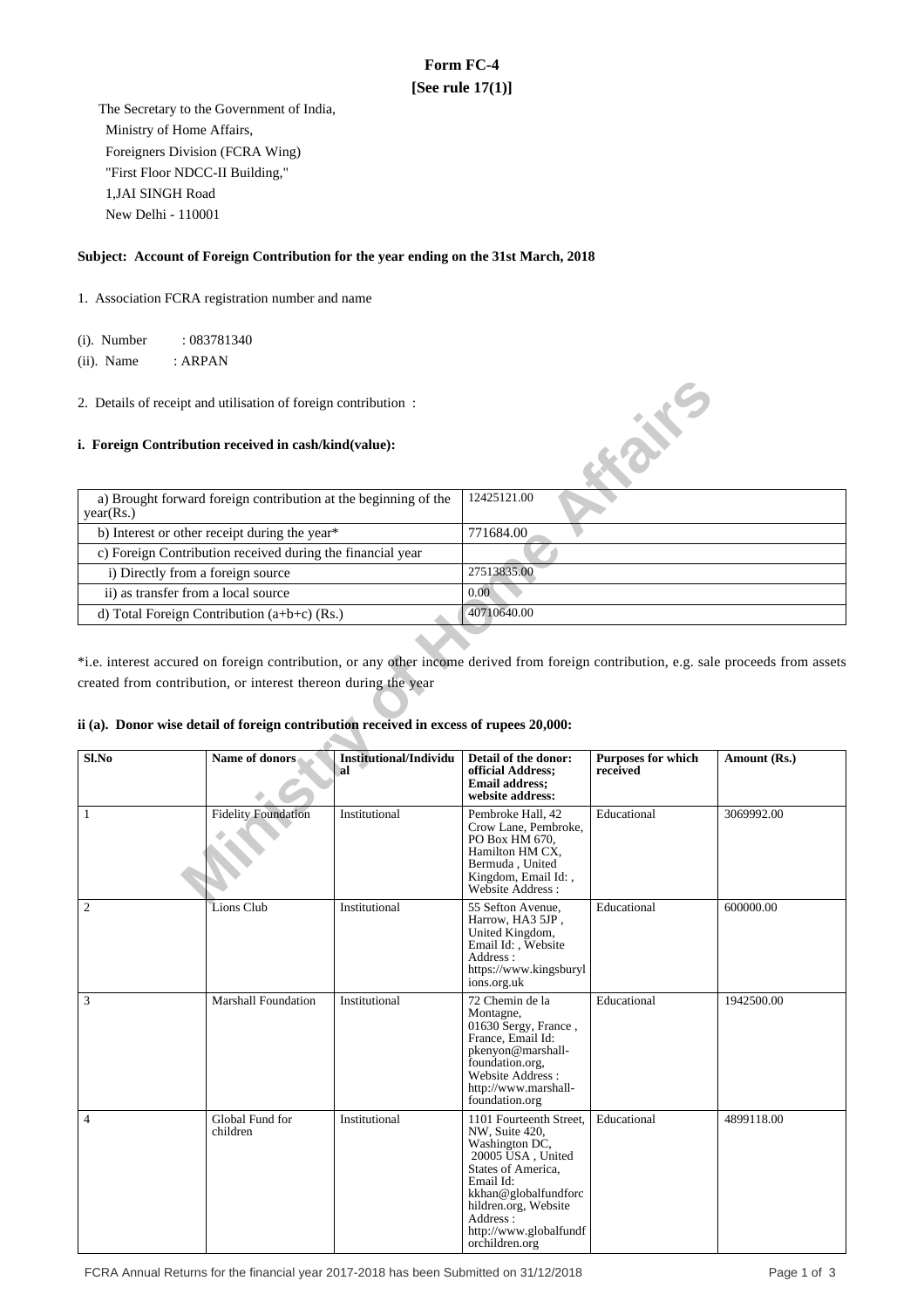| Sl.No | Name of donors                          | <b>Institutional/Individu</b><br>al | Detail of the donor:<br>official Address:<br><b>Email address:</b><br>website address:                                                                                                             | <b>Purposes for which</b><br>received | Amount (Rs.) |
|-------|-----------------------------------------|-------------------------------------|----------------------------------------------------------------------------------------------------------------------------------------------------------------------------------------------------|---------------------------------------|--------------|
| 5     | The British Asian Trust                 | Institutional                       | Colour Court, St James<br>Palace, London SWIA<br>I BA, United<br>Kingdom, Email Id:,<br>Website Address:<br>https://www.britishasia<br>ntrust.org/                                                 | Educational                           | 4072211.00   |
| 6     | Share And Care<br>Foundation            | Institutional                       | 676 Winters Avenue,<br>Paramus, NJ 07652,<br>United States of<br>America, Email Id:<br>info@shareandcare.org<br>, Website Address :<br>http://shareandcare.org                                     | Educational                           | 1604177.00   |
| 7     | International<br>Gemmological Institute | Institutional                       | 702, The Capital,<br>Bandra Kurla<br>Complex, Bandra<br>(East), Mumbai 400051<br>, India, Email Id:,<br>Website Address:<br>http://www.igiworldwi<br>de.com                                        | Educational                           | 500000.00    |
| 8     | Unicef                                  | Institutional                       | B Wing, R 2,<br>Technopolis Building,<br>Ground floor, Mahakali<br>caves Road, Andheri<br>East, Mumbai - 400093<br>, India, Email Id: ,<br>Website Address:<br>https://www.unicef.org/             | Educational                           | 220676.00    |
| 9     | God My Silent Partner                   | Institutional                       | Regent House,<br>Theobald Street,<br>Borehamwood,<br>Hertfordshire,<br>WD6 4RS, United<br>Kingdom, Email Id:<br>suvi@gmspfoundation.<br>org, Website Address:<br>http://www.gmspfound<br>ation.org | Educational                           | 1727374.00   |
| 10    | Americares India<br>Foundation          | Institutional                       | A2/78, Safdarjung<br>Enclave, New Delhi-<br>110029, India, Email<br>Id:, Website Address:<br>https://www.americares<br>india.org                                                                   | Educational                           | 100000.00    |
| 11    | Karl Yohan Perrson                      | Individual                          | Narvavagen 8, 115 23<br>Stockholm<br>Sweden 15, Sweden,<br>Email Id:<br>Beatrice.Bondy@invest<br>orab.com, Website<br>Address:                                                                     | Educational                           | 8408000.00   |
| 12    | <b>Global Giving UK</b>                 | Institutional                       | 6 Great James Street,<br>London,<br>WC1N 3DA, United<br>Kingdom, Email Id:,<br>Website Address :<br>https://www.globalgivi<br>ng.co.uk                                                             | Educational                           | 360860.00    |

(b). Cumulative purpose-wise amount of all foreign contribution donation received :

| Sl.No | $\sim$<br>Purpose | \moun   |
|-------|-------------------|---------|
|       | ducational        | 3835.00 |

# **(iii). Details of Utilization of foreign contribution:**

| 14125430.00 |
|-------------|
| 1570823.00  |
| 34450000.00 |
| 513612.00   |
| 16209865.00 |
|             |

\* It is affirmed that the utilisation of foreign contribution is not in contravention of the provisions contained in proviso to Sction 9(e) and Section 12(4)(f) of the Act which states that the acceptance of foreign contribution is not likely to affect prejudically.